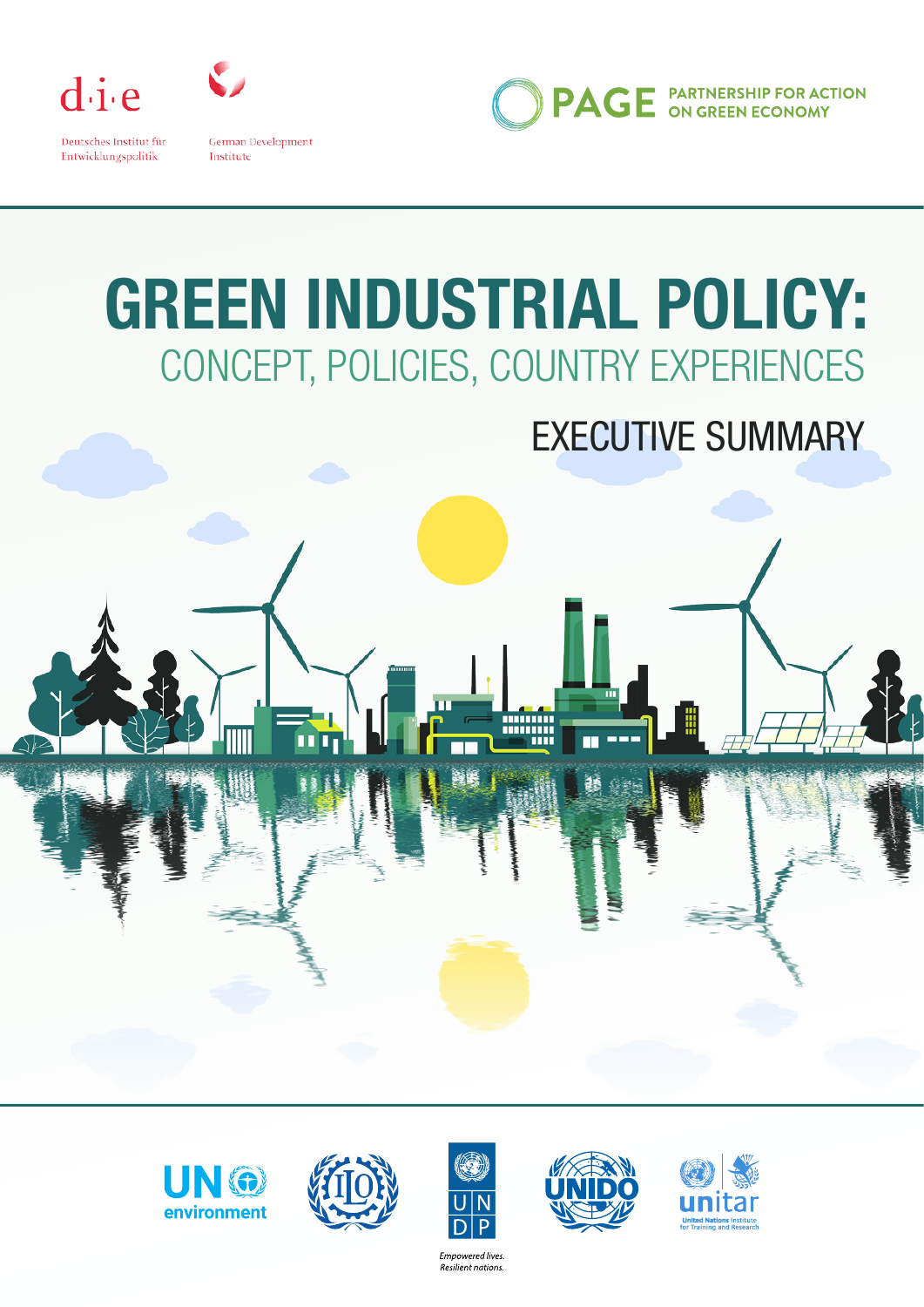## TABLE OF CONTENTS OF REPORT

#### **ACKNOWLEDGEMENTS**

#### **FOREWORD**

Erik Solheim

#### **ABBREVIATIONS**

#### **EXECUTIVE SUMMARY**

Tilman Altenburg, Claudia Assmann

#### **PART 1: CONCEPTUAL FOUNDATIONS**

**Chapter 1.** Green Industrial Policy: Accelerating structural change towards wealthy green economies Tilman Altenburg, Dani Rodrik

#### **PART 2: THE ECONOMIC CO-BENEFITS OF GREEN TRANSFORMATION**

- **Chapter 2.** What can developing countries gain from a green transformation? Emilio Padilla **Chapter 3.** Gaining competitive advantage with green policy Stefan Ambec
- **Chapter 4.** Enhancing job creation through the green transformation Michela Esposito, Alexander Haider, Willi Semmler, Daniel Samaan

#### **PART 3: ACCELERATING CHANGE**

| Chapter 5.        | In with the good, out with the bad: Phasing out polluting sectors as green<br>industrial policy<br>Aaron Cosbey, Peter Wooders, Richard Bridle, Liesbeth Casier |
|-------------------|-----------------------------------------------------------------------------------------------------------------------------------------------------------------|
| Chapter 6.        | Developing green technologies and phasing them in<br>Babette Never, René Kemp                                                                                   |
| Chapter 7.        | Pricing environmental resources and pollutants and the competitiveness of<br>national industries<br>Kai Schlegelmilch, Hans Eichel, Anna Pegels                 |
| <b>Chapter 8.</b> | Promoting circular economies<br>Steve Evans, Liazzat Rabbiosi, Sandra Averous, Verena Balke                                                                     |
| Chapter 9.        | Trade and investment law and green industrial policy<br>Aaron Cosbey                                                                                            |

#### **PART 4: COUNTRY EXPERIENCES**

|                    | <b>Chapter 10.</b> Renewable energy as a trigger for industrial development in Morocco<br>Georgeta Vidican Auktor                             |
|--------------------|-----------------------------------------------------------------------------------------------------------------------------------------------|
| Chapter 11.        | Germany: The energy transition as a green industrial development agenda<br>Anna Pegels                                                        |
|                    | <b>Chapter 12.</b> Electric mobility and the quest for automobile industry upgrading in China<br>Tilman Altenburg, Kaidong Feng, Qunhong Shen |
| <b>Chapter 13.</b> | Ethanol Policy in Brazil: a 'green' policy by accident?<br>Pedro da Motta Veiga, Sandra Polónia Rios                                          |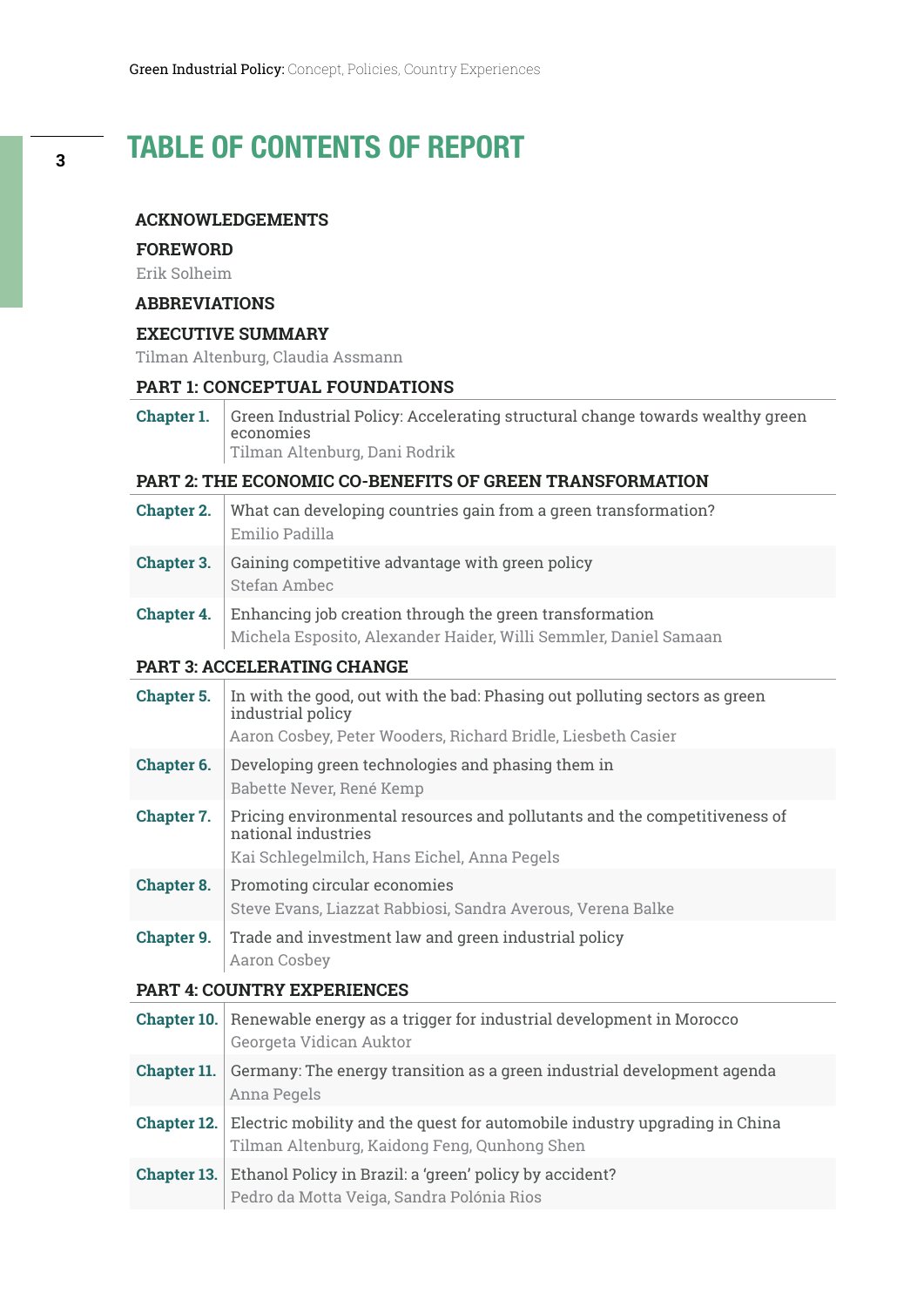### EXECUTIVE SUMMARY

#### TILMAN ALTENBURG AND CLAUDIA ASSMANN

Humanity is confronted with profound and mounting man-made environmental crises. The United Nation's Millennium Ecosystem Assessment provided an alarming inventory of the degree of deterioration in many of the world's ecosystems (MEA 2005). Global warming is now widely recognized as an immediate threat to humanity. As the Intergovernmental Panel on Climate Change shows, only a few years are left to radically decarbonize the world economy if disastrous global warming is to be avoided (IPCC 2014). Other environmental crises have so far received less public attention, but are also serious and potentially threatening the continuity of human life on Earth. These include the loss of biodiversity, depletion of water reserves, ocean acidification and reduction of soil fertility, among others (Rockström et al. 2009).

Even in purely monetary terms–if we isolate nature's intrinsic value from the equation–the costs of environmentally unsustainable practices are enormous. The Lancet Commission on Pollution and Health estimates welfare losses due to environmental pollution at more than US\$ 4.6 trillion per year, or 6.2 per cent of global GDP (Landrigan et al. 2017). The economic cost of global warming has been estimated at more than US\$ 1.2 trillion per year, reducing the world's economic output by 1.6 per cent annually (DARA and the Climate Vulnerable Forum 2012). Various other, yet less visible, environmental threats may cause loss and damages in similar orders of magnitude. The dramatic reduction of population of bees and other insects so essential for pollinating crops, and thereby securing global harvests, is just one example.

A key underlying reason of all these negative trends is that the incentives that guide the way people invest, produce and consume are not accounting for environmental costs. Those are 'externalities' in the economic jargon. The need to rethink our incentive systems is thus obvious and urgent. Incentives need to be inspired by the principle of sustainability. They must be designed to ensure that environmental costs are internalized, pollution is kept to a minimum, material consumption is reduced, and inputs are reused or recycled to the greatest possible extent.

At the same time, there are social and economic challenges and aspirations. People want to live decent lives. Poverty is still widespread in many countries, and even in rich nations there are substantial clusters of poverty and unsolved problems of human development. Therefore, we need to tackle a dual challenge: To pursue economic development and wealth creation, particularly solving the problems of deprived segments of societies, while keeping resource consumption and pollution in accordance with Earth's biocapacity. Sharing prosperity more fairly is surely one part of the agenda. The other part, which is at the centre of this report, is to develop institutional and technological solutions that enable us to decouple economic development and human well-being from resource depletion and waste production. The benefits are obvious. Tackling the environmental problems that are causing millions of deaths and profound welfare losses today, and undermining the foundations for the development of future generations, will pay off for all of us.

Developing new institutions and technologies is a challenge for all countries. As the Global Footprint Network has shown, almost all countries that have achieved acceptable levels of human development–scoring 0.8 or higher on the Human Development Indicators, which is UNDP's threshold for high human development–did so by overstepping the world's biocapacity, whereas those countries that stayed within the Earth's limits so far invariably failed to provide the conditions for a high level of human development (Global Footprint Network 2010; UNEP 2011). Put differently, not a single country worldwide provides a role model for achieving decent human development sustainably within Earth's biocapacity. Just to emulate the development pathways of today's rich countries, assuming a linear development trajectory along which countries gradually evolve from underdeveloped to developed, has never been a convincing proposition, given countries' manifold and individual characteristics in terms of history, culture and geography. Once we start using sustainable development as a yardstick, it becomes even more obvious that development is not about 'catching up' with today's rich nations.

From this perspective, economic latecomers to the globalizing world economy even have an advantage. They can build their cities, their manufacturing industries, their energy and transport systems and their institutions in new, more sustainable ways that take their distinctive national characteristics into account. Surely, those countries that industrialized early had more time and better opportunities to accumulate wealth and develop institutions that may now help them cope with

**4**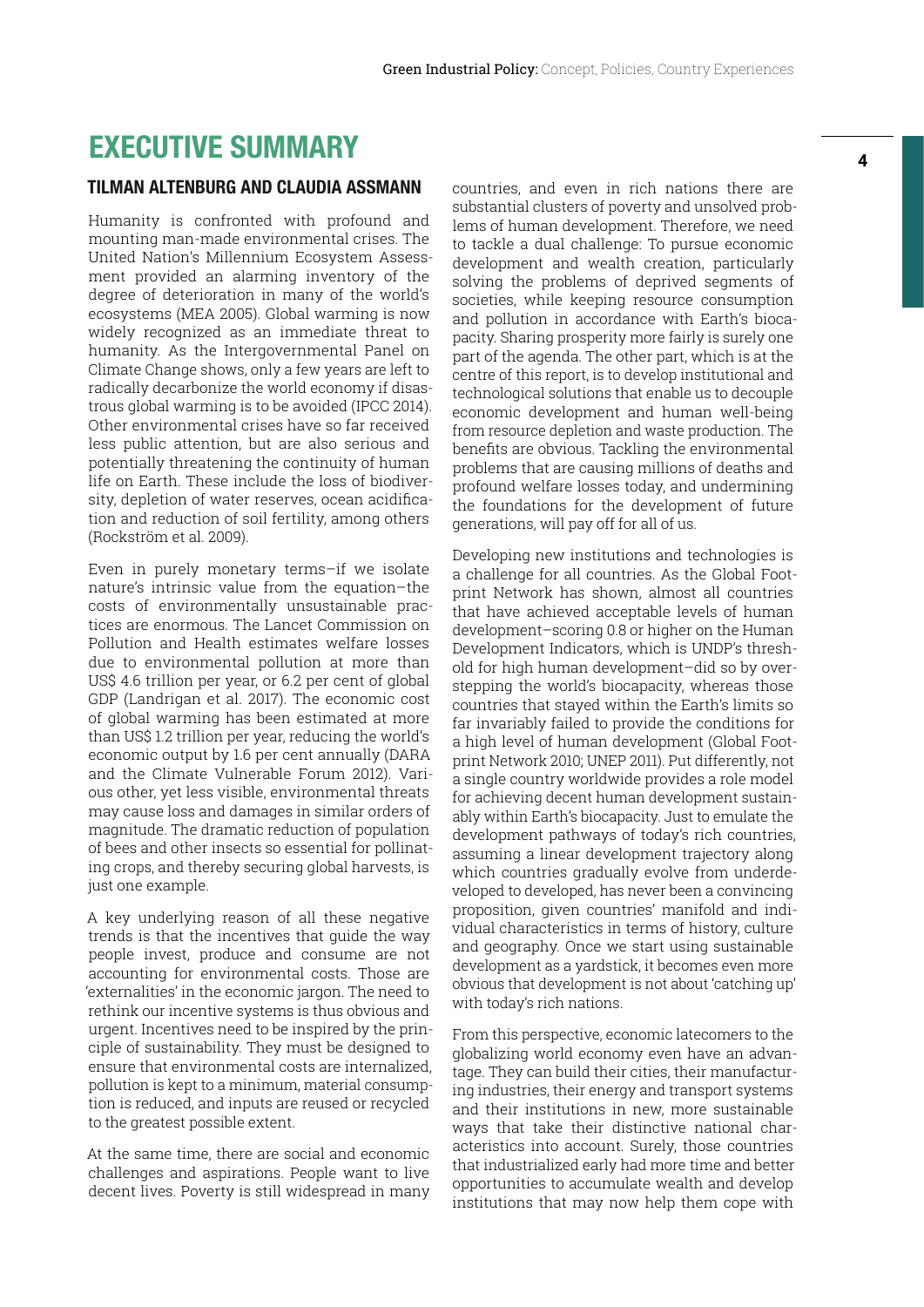environmental challenges. However, latecomers are not as deeply locked into existing unsustainable infrastructures and century-old institutional routines that often hamper change in many ways.

In this report, we explore policy options for managing structural change that accounts for both the productivity and the environmental challenges in a harmonized way. We use 'green industrial policy' as our key concept. The term 'industrial policy' encompasses sets of measures that governments use to influence a country's economic structure in the pursuit of a desired objective.1 Until very recently, this desired objective was first and foremost to enhance the productivity and competitiveness that in turn would allow for economic growth and higher incomes. However, as we have seen, looming environmental catastrophes–as well as other alarming trends related to poverty, inequity, exclusion and conflict–force us to reconsider the kind of structural change we want. The 2030 Agenda for Sustainable Development, adopted by the UN General Assembly in 2015, reflects a more encompassing perspective on the transformation of societies that balances economic, social and environmental objectives (UN 2015).

Our concept of green industrial policy starts from the assumption that we can learn a lot from several decades of experimenting with policies aimed at shaping economic structures in the pursuit of societal objectives. Many key principles of successful industrial policymaking can be derived, for example: the way entrepreneurial search processes can be channelled towards certain agreed societal objectives; how regulations, market-based instruments and financial incentives can be combined; how public services are delivered most effectively; and how mandatory and voluntary measures can be coordinated to achieve the best result. Applying these lessons to green industrial policy moves toward further specifics. These derive from the need to harmonize the requirements of productivity-enhancing structural change with environmental objectives and to align national interests with the protection of global commons. This has manifold practical implications. For example, certain economic transformations need to be accelerated to achieve results before ecosystems collapse and the original equilibrium cannot be restored. This calls for more proactive policy guidance to phase out harmful technologies and policies and to use both 'carrots and sticks' to speed up the dissemination of sustainable alternatives.

Our report aims to provide guidance to policymakers and practitioners as well as to contribute to the academic debate on green transformation strategies. It provides an up-to-date overview of the debate on green industrial policy, explores what countries can gain economically from pursuing environmental integrity, and what policy options are available to accelerate the transformation in ways that enhance well-being and environmentally sustainability together. Practical examples are included in all chapters, and four national examples of successful green structural change are presented in detail, covering countries at very different levels of income and technological capacity.

The report has four parts. **PART 1** discusses the **conceptual foundations** of green industrial policy. Altenburg and Rodrik explain why looking through the lens of industrial policy provides important insights for a green transformation. They summarize lessons learned from decades of experimentation with, and research on, industrial policy and bring out key principles of smart policymaking that maximize the government's ability to overcome market failures while keeping the inherent risks of misallocation and political capture to a minimum. Subsequently, the authors identify six extra challenges of green transformations and explain the ways green industrial policy must go beyond the common practice of industrial policy in a business-as-usual setting.

**PART 2, the economic co-benefits of green transformation**, shows that green industrial policy may bring a number of economic co-benefits, in addition to environmental improvements. Padilla argues why, despite existing trade-offs between growth policies and environmental protection, the idea of growing first and cleaning up later is not a good approach for policymakers and discusses what developing countries can gain from a green transformation. He identifies twelve ways in which developing countries can reap social and economic co-benefits of greening their economies. These range from better conditions for human health, preservation of resources for future growth, and avoidance of high switching costs in the future to immediate cost reductions through resource-efficient production and leveraging new competitive advantages through environmental goods and technologies.

<sup>1</sup> There is no uniform and generally agreed definition of 'industrial policy'. For an overview see Warwick (2013).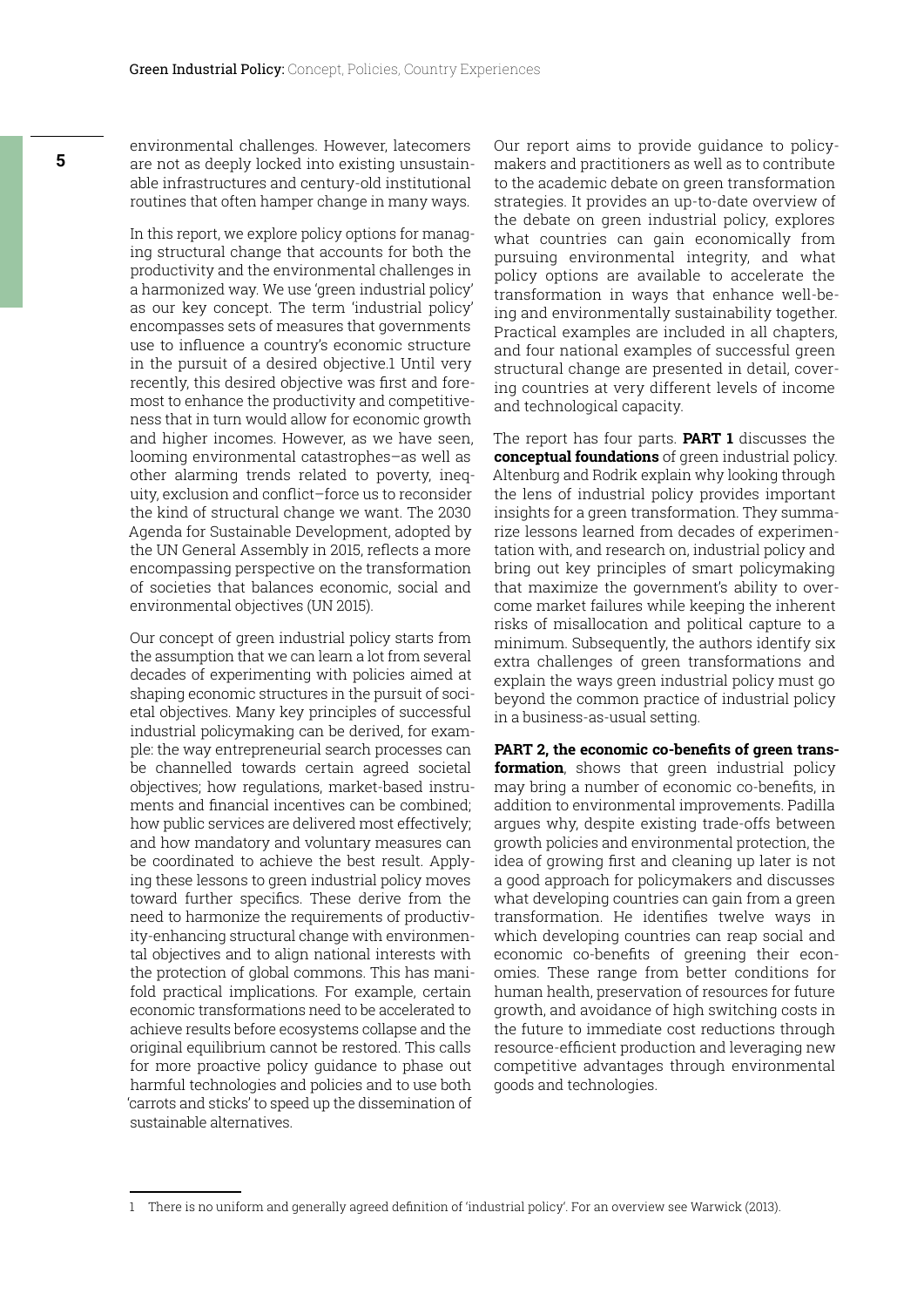Ambec then focuses on the firm level, describing how developing-country firms can gain competitive advantage through green policies. He shows that, although environmental protection often comes at an additional cost to firms, it can also enhance their competitive advantages along four channels: product differentiation through green labels; development of new green products; productivity improvements that more than compensate for the costs of environmental protection; and knowledge spillovers in the innovation process.

Esposito, Haider, Semmler and Samaan explore how a green transformation can create employment benefits. Green transformation necessarily affects labour markets, creating new jobs in the environmental goods and services sector, but also reducing employment opportunities in sectors that are deliberately phased out due to their polluting effects. Measuring the net effects, however, is difficult because environmental improvements are incrementally adopted across sectors throughout transition and it is therefore impossible to draw a clear line between environmentally sound and polluting sectors and jobs. Also, it is difficult to attribute employment changes exclusively to environmental policies. With all these limitations in mind, there is evidence that what statistical authorities define as the environmental goods and services sector is increasing its employment share in most of the countries for which data exist.

**PART 3, accelerating change**, discusses some of the key policies that help to implement the green transformation. Given the urgent need to reduce some environmental pressures, proactive policies are needed to accelerate the replacement of unsustainable products and practices with green alternatives. Cosbey, Wooders, Bridle and Casier provide an overview of policy options to phase out environmentally harmful industries. Abandoning such industries is particularly challenging when the level of invested capital is high and there are strong linkages throughout national economies that create vested interests defending the status quo. To manage the transition to clean alternatives it is important to get public buy-in through consultations, combined with well-defined gradual timelines for change and support measures for those who are negatively affected. Societal acceptance is likely to be greater if the phase-out goes hand in hand with measures to develop environmentally sound substitutes.

Never and Kemp show how the phase-in of green alternatives can be accomplished. The challenge here is to cope with a variety of disincentives: the new green alternatives typically need to develop and become competitive in the face of established technologies that benefit from existing network effects and economies of scale, from path-dependent consumer behaviour and from political backing influenced by vested interest groups. Building on experiences from China, Germany, India and the Netherlands, the authors identify seven principles for the design of phase-in policies.

Schlegelmilch, Eichel and Pegels explore the rationale of environmental fiscal reforms and show how they need to be designed, particularly in developing countries, to achieve the dual purpose of protecting the environment and spurring competitiveness, industrial development and jobs. Differential taxation signals environmental costs while leaving it to competitive market forces to find the best technological and organizational solutions. Environmental fiscal reforms enhance the competitiveness of clean industries and reduce competitive advantages of polluting industries. Tax rates for enterprises exposed to international competition thus need to be designed carefully, and more efforts should be undertaken to harmonize environmental taxation internationally. Revenues can be used for poverty reduction, green infrastructure and other national priorities, and they can be channelled in a way that helps to build reform alliances and overcome resistance.

Evans, Rabbiosi, Averous and Balke show what is needed to shift from linear production systems in which a large part of the material inputs of production end up as waste to circular economies that reduce waste, reuse materials as much as possible and recycle the rest. Circularity is thus a key principle to decouple production from resource consumption and pollution. The authors discuss different circular economy approaches and provide an overview of key policy instruments. These range from eco-design guidelines that ensure convenience, longevity, repairability and recyclability and extend to the setup of waste collection systems and the promotion of resource-saving business models, such as sharing platforms. The authors argue that such policies need to be contextualized for different country conditions and they illustrate this with a series of examples including eco-industrial parks and nation-wide systemic solutions.

Cosbey then explores the ways in which green industrial policies might be restricted by international trade and investment law. Many industrial policy tools have trade-related aspects and these are regulated through a range of multi- and bilateral agreements with strong enforcement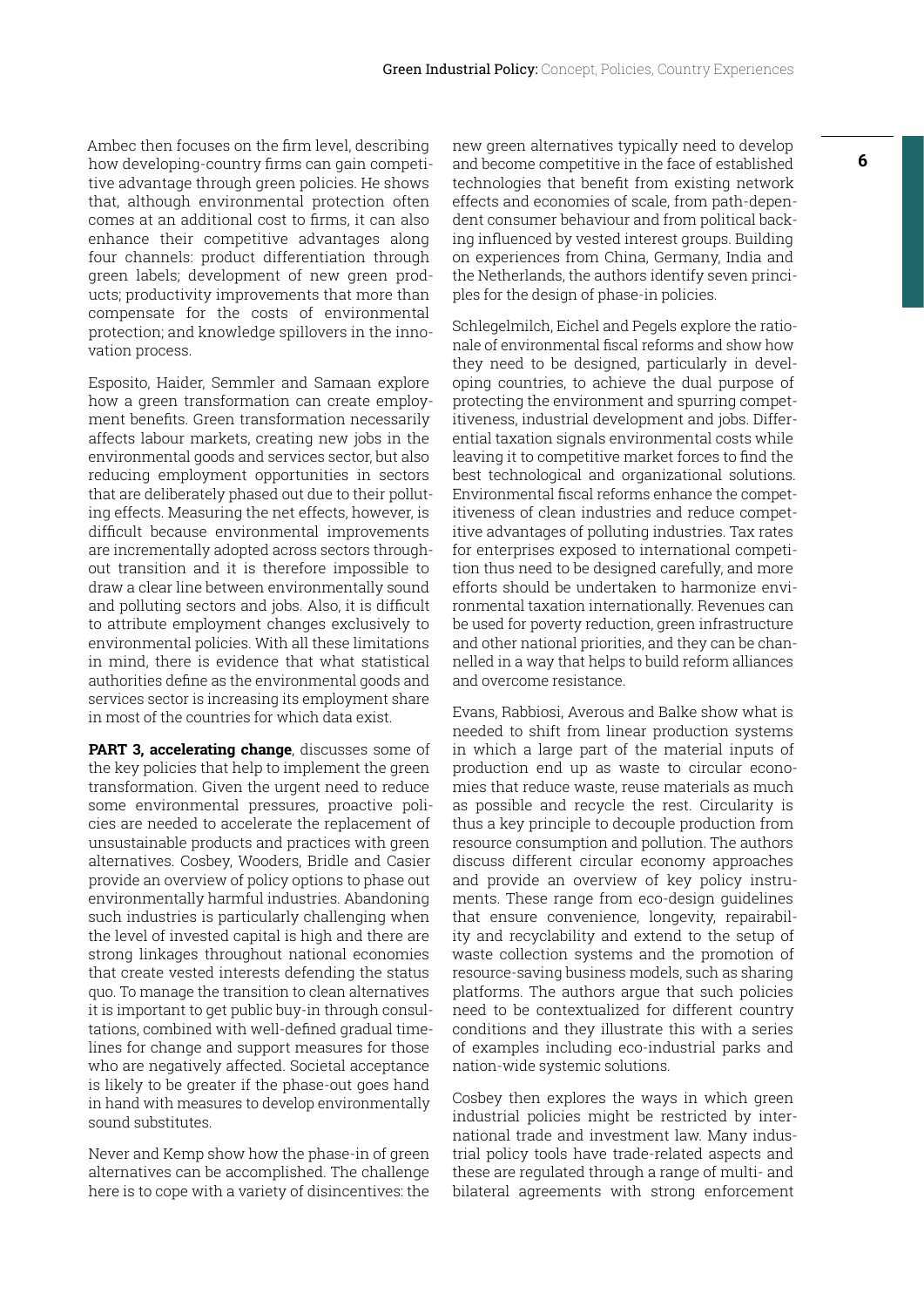mechanisms. For example, tariff policy is strongly constrained by bound tariff rate commitments; subsidies and performance requirements conditional on domestic content requirements and export performance are prohibited. Yet, many other green industrial policy options are not affected by trade and investment law, such as feed-in-tariffs, performance requirements for training of staff, science and education policies, funded demonstration projects, and others. Procurement policies can be used to source greener products, yet not to discriminate in favour of domestic suppliers if governments are party to the WTO's plurilateral Government Procurement Agreement.

**PART 4, country experiences**, then examines the practical implementation of key policies in four countries at different levels of income and technological capacity: Morocco, China, Brazil and Germany. All examples address the simultaneous challenge of fostering jobs and technological learning and creating competitive advantages in new industries while greening their economies.

Vidican Auktor shows how Morocco uses its favourable conditions for energy generation from solar radiation and wind to reduce its enormous dependence from fuel imports, create employment and trigger technological learning. In 2011, the country was importing more than 95 per cent of its energy and its energy demand is expected to triple by 2030. Morocco's government not only encourages foreign direct investment in solar and wind energy projects but also supports related skills development and the emergence of domestic supplier industries. Moreover, policymakers foster both high-tech investments in concentrated solar power plants and low-tech rooftop solar thermal and photovoltaic projects to develop various segments of the labour market.

Altenburg, Feng and Shen provide an overview of China's policies to promote electric mobility with the dual aim of curbing urban air pollution and enhancing the competitiveness of its national automobile industry. That industry is strategic for China's technological upgrading, but it has not been able to reach the productivity levels of its international competitors so far. The shift to electric powertrains is therefore seen as an opportunity to boost national competitiveness by leapfrogging into a new generation of technologies. The government's comprehensive support package is unrivalled by any other country. Progress has been made in four areas of technology development: modern cars and buses, low-speed cars, two-wheelers and battery manufacturing.

Da Motta Veiga and Polónia Rios assess the role of policy in the emergence of the national bio-ethanol industry. Sugar cane cultivation and the industrial transformation of sugar into ethanol have received strong backing since the 1970s to replace gasoline consumption and decrease dependence on oil imports. More than 15 per cent of Brazil's energy demand is covered by ethanol, contributing to the country's low carbon footprint. The authors argue that the alleged direct negative effects on Brazils forest cover are largely unfounded, although some indirect effects may exist. High-yielding second generation sugar cane may further reduce these effects. Yet until recently, the government has designed its ethanol policy as a means to mitigate oil price fluctuations rather than for environmental purposes, and therefore cut support whenever oil prices were low. Also, despite some technological innovations, like the domestic development of new flex-fuel combustion engines, little has been undertaken to develop new industrial capabilities.

Finally, Pegels discusses the German Energiewende, the transition from coal and nuclear to renewable energy and enhanced energy efficiency, from the perspective of economic co-benefits. Her analysis shows that Germany has made considerable progress in the deployment of renewable energies for electricity generation, whereas other areas, such as energy efficiency, are lagging behind expectations. Regarding manufacturing industries, Germany's wind energy industry has emerged as a new global leader. Other sectors have been less successful. The solar panel industry boomed for some years but then experienced many bankruptcies due to competition from low-cost imports. Employment in Germany's environmental goods and services sector reached an estimated 260,000 jobs as of 2013. Also, rising electricity prices may have reduced the competitiveness of energy-intensive industries, a condition that is difficult to quantify.

Overall, the report provides a comprehensive overview of the rationale for environmental transformation, of the synergies and potential tradeoffs among social, economic and environmental objectives and of different policy approaches and experiences of practical implementation in a wide range of country contexts. We hope it helps analysts and practitioners to accelerate the green transformation in a way that harmonizes societal objectives in the spirit of the 2030 Agenda for Sustainable Development.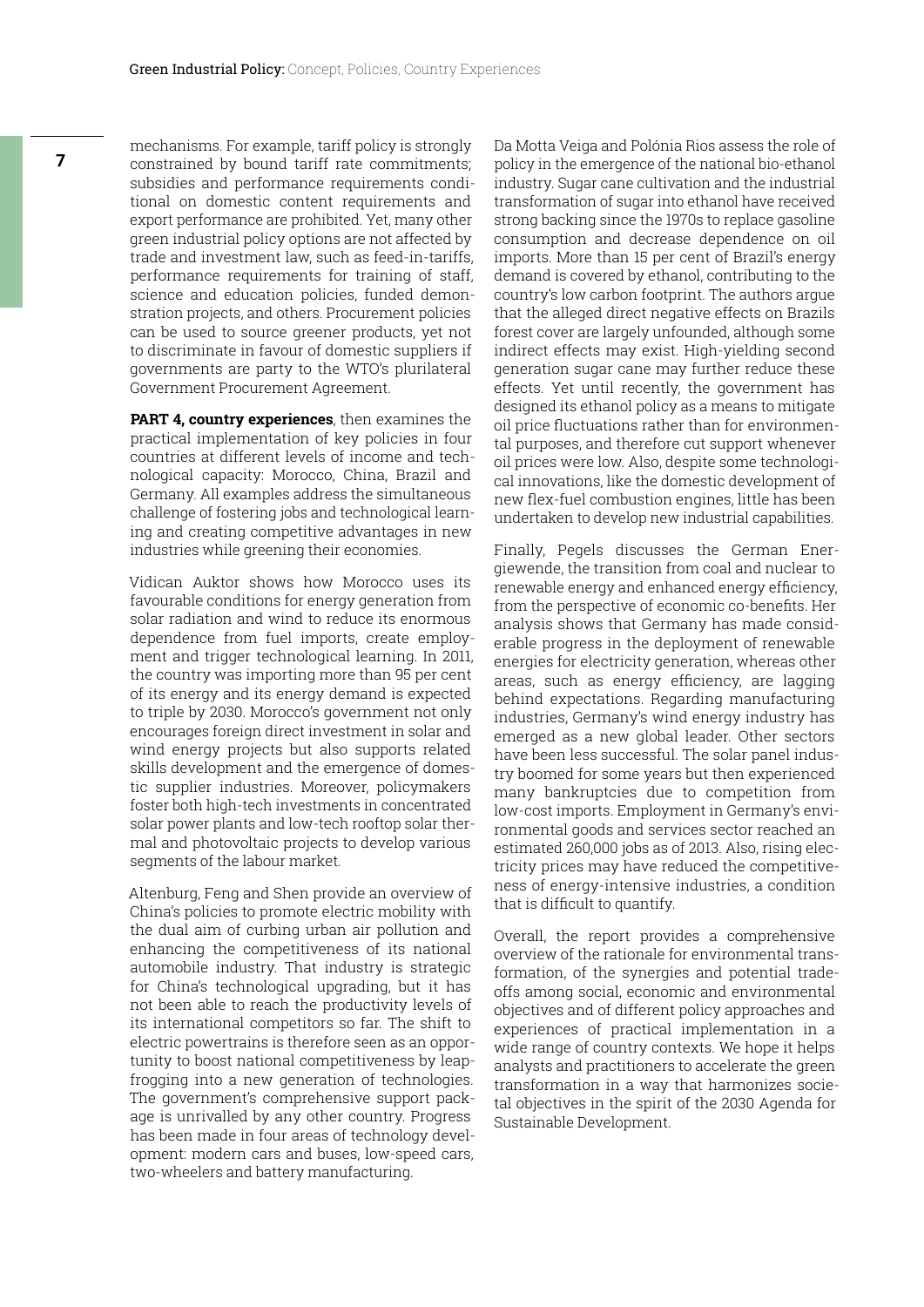### **BIBLIOGRAPHY**

- DARA and the Climate Vulnerable Forum. (2012). Climate Vulnerability Monitor. 2nd edition. Madrid, Geneva: A Guide to the Cold Calculus of a Hot Planet.
- Global Footprint Network. (2010). The Ecological Wealth of Nations: Earth's Biocapacity as a New Framework for International Cooperation.
- Intergovernmental Panel on Climate Change (IPCC) (2014): Climate Change 2014: Mitigation of Climate Change. Contribution of Working Group III to the Fifth Assessment Report of the Intergovernmental Panel on Climate Change [Edenhofer, O. et al. (eds.)]. Cambridge, United Kingdom and New York, NY: USA Cambridge University Press.
- Millennium Ecosystem Assessment. (MEA) (2005). Ecosystems and Human Well-being: Synthesis. Washington, DC: Island Press.
- Landrigan, P.J., Fuller, R., Acosta, N.J., Adeyi, O., Arnold, R., Baldé, A.B., Bertollini, R., Bose-O'Reilly, S., Boufford, J.I., Breysse, P.N., & Chiles, T. (2017). The Lancet Commission on pollution and health. The Lancet.
- Rockström, J., Steffen, W., Noone, K., Persson, Å., Chapin, F.S., Lambin, E.F., Lenton, T.M., Scheffer, M., Folke, C., Schellnhuber, H.J., & Nykvist, B. (2009). A safe operating space for humanity. nature, 461(7263), 472-475.
- UN (2015) Transforming Our World: The 2030 Agenda for Sustainable Development. New York: United Nations General Assembly.
- United Nations Environment Programme (UNEP) (2011): Towards a Green Economy: Pathways to Sustainable Development and Poverty Eradication. Nairobi: United Nation Environment Programme.
- Warwick, K. (2013). Beyond Industrial Policy: Emerging Issues and New Trends. OECD Science, Technology and Industry Policy Papers, No. 2. OECD Publishing.